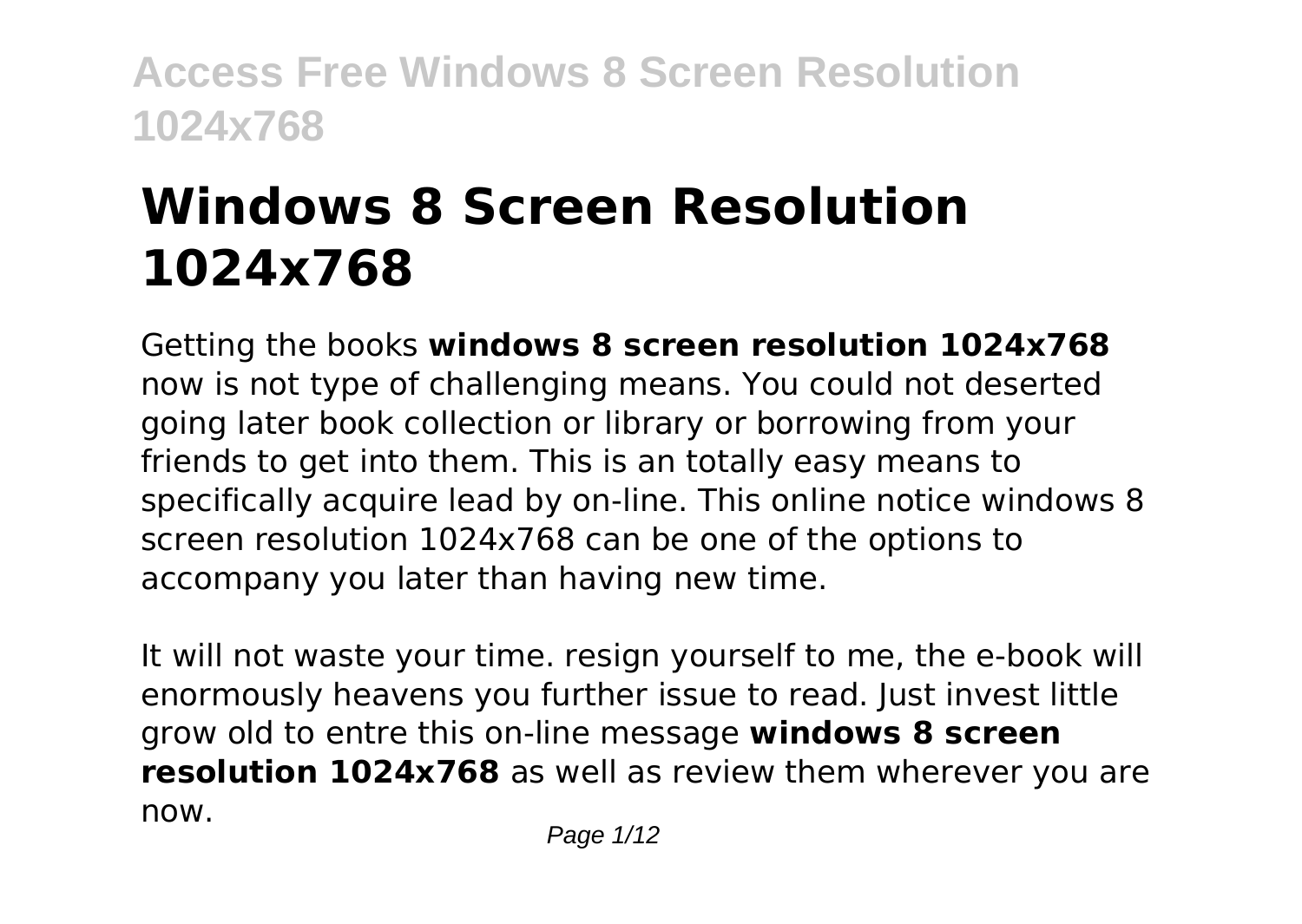Because this site is dedicated to free books, there's none of the hassle you get with filtering out paid-for content on Amazon or Google Play Books. We also love the fact that all the site's genres are presented on the homepage, so you don't have to waste time trawling through menus. Unlike the bigger stores, Free-Ebooks.net also lets you sort results by publication date, popularity, or rating, helping you avoid the weaker titles that will inevitably find their way onto open publishing platforms (though a book has to be really quite poor to receive less than four stars).

#### **Windows 8 Screen Resolution 1024x768**

So after Windows 10 updated to version 1803 my screen resolution got stuck at 1024x768. Tried every single solution on the internet for 3 days straight now including installing different older/newer drivers, uninstalling drivers, changing things in regedit and every other "solution" on both fortums and Youtube.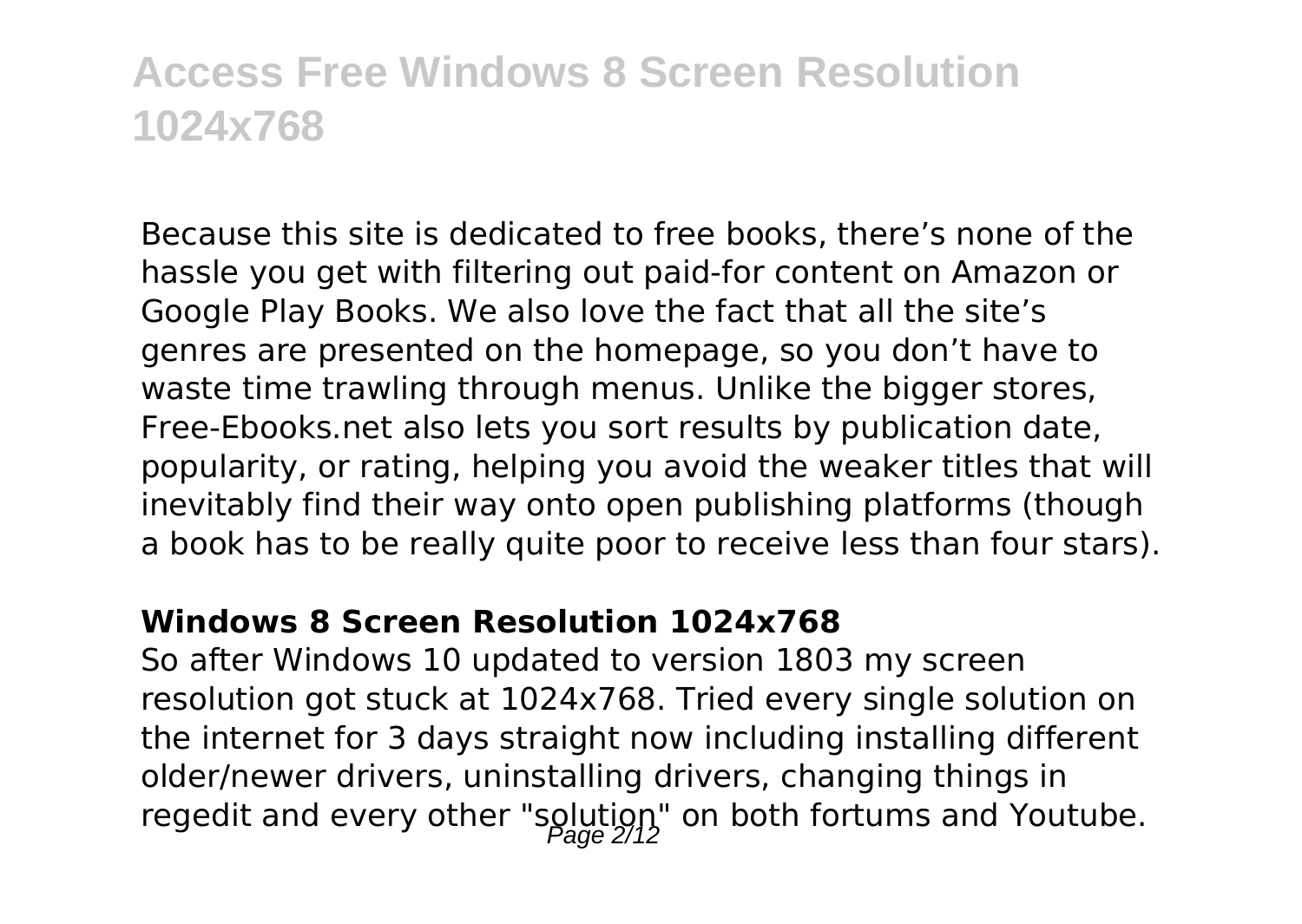#### **Screen resolution stuck at 1024x768 on Windows 10 ...**

To access the Windows Store and to download and run apps, you need an Internet connection, a screen resolution of at least 1024x768, and a Microsoft account. Your screen resolution needs to be at least 1024x768 to have multiple windows and apps on your screen at the same time. See also: Change desktop icon size or screen resolution | Microsoft ...

#### **Change Screen Resolution of Display in Windows 10 | Tutorials**

Our clients laptop is in 1366 x 768 resolution. To solve this problem, I set below code in Form Load event: this.Location = new Point(0, 0); this. Size  $=$ 

Screen.PrimaryScreen.WorkingArea.Size; but the form does not resize as per screen resolution and bottom of my form gets hidden or cut or I miss the scroll bar.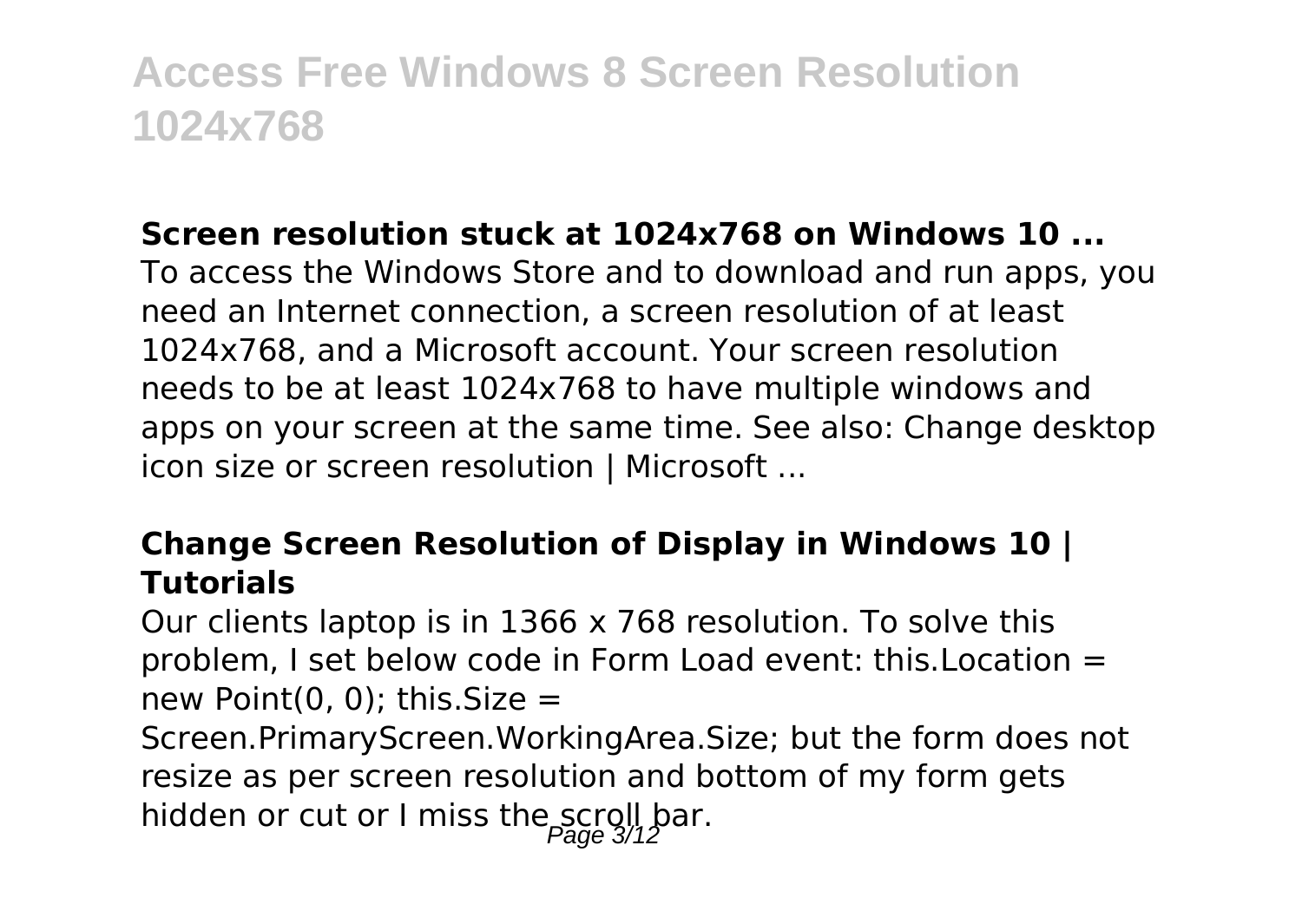### **c# - How to fit Windows Form to any screen resolution ...**

After you install or upgrade to Windows 2000, you may lose the capability to use high resolution screen settings in your Display properties. Cause This issue may occur because of an effect called mode pruning.

### **No 1024x768 Screen Resolution Setting After You Install or ...**

Windows 8.1 lowers the snapping requirement to a screen resolution of 1024x768. Users can switch between apps and the desktop by clicking on the top left corner or by swiping the left side of the touchscreen to invoke a sidebar that displays all currently opened Metro-style apps.

#### **Features new to Windows 8 - Wikipedia**

How to Change Screen Resolution on Windows 95/98 in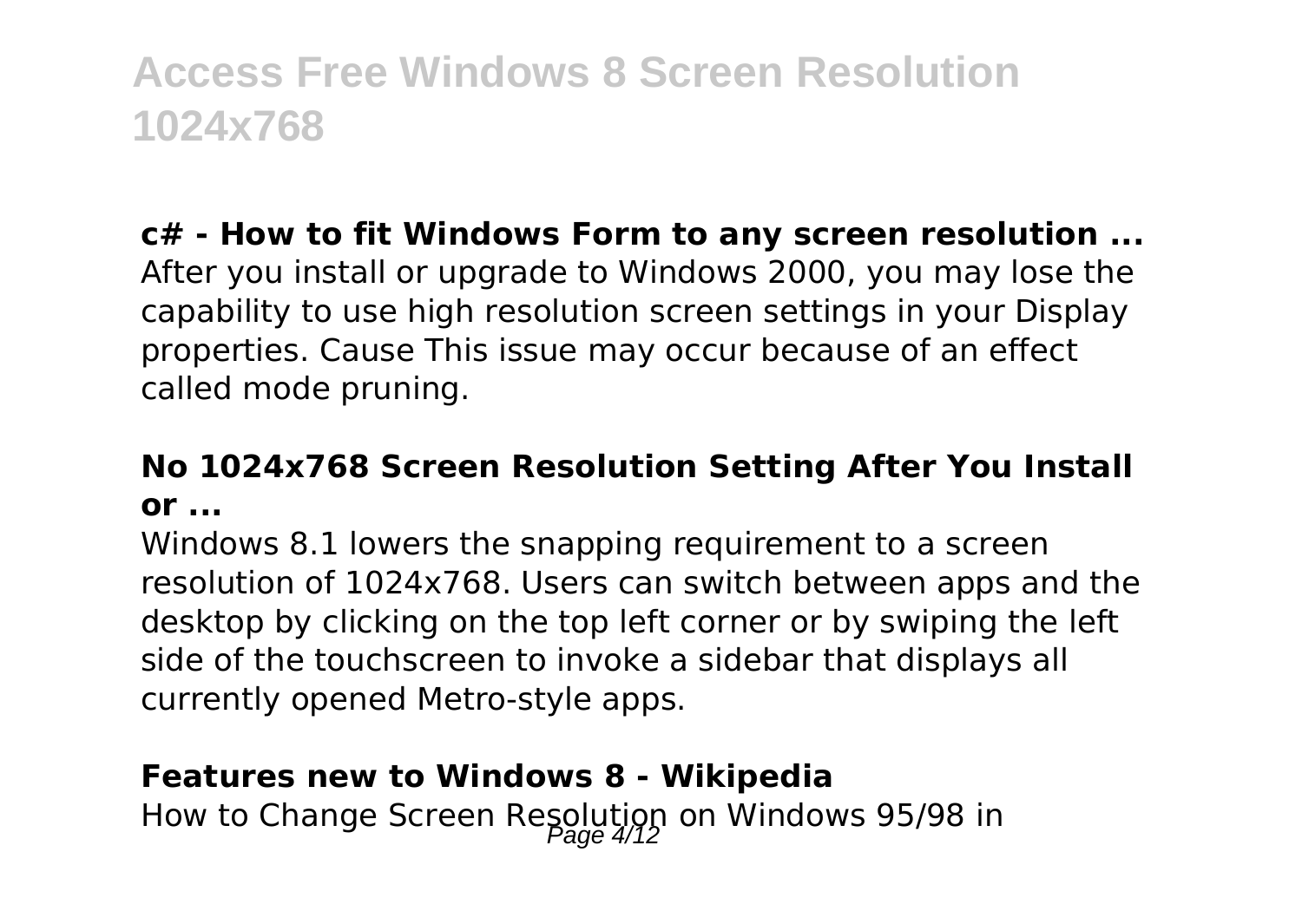VirtualBox Virtual Machine By Tolga Bagci December 27, 2021 Oracle VM VirtualBox 8 Comments In this article, we will examine the steps to change the screen resolution on a Win 95/98/2000 virtual machine installed with Oracle VM VirtualBox.

#### **Change Screen Resolution on Windows 95/98 - SYSNETTECH ...**

But now you find yourself presented with an old-school 1024x768 screen resolution. I don't know about you, but I prefer to run my VM in full-screen mode. When I'm using multiple monitors, it's a great convenience (and a powerful feeling) to have one screen running Windows 10 and the other running RHEL.

#### **Better screen resolution with Hyper-V on RHEL 8 | Red Hat ...**

About an hour ago, after being away from my computer for a few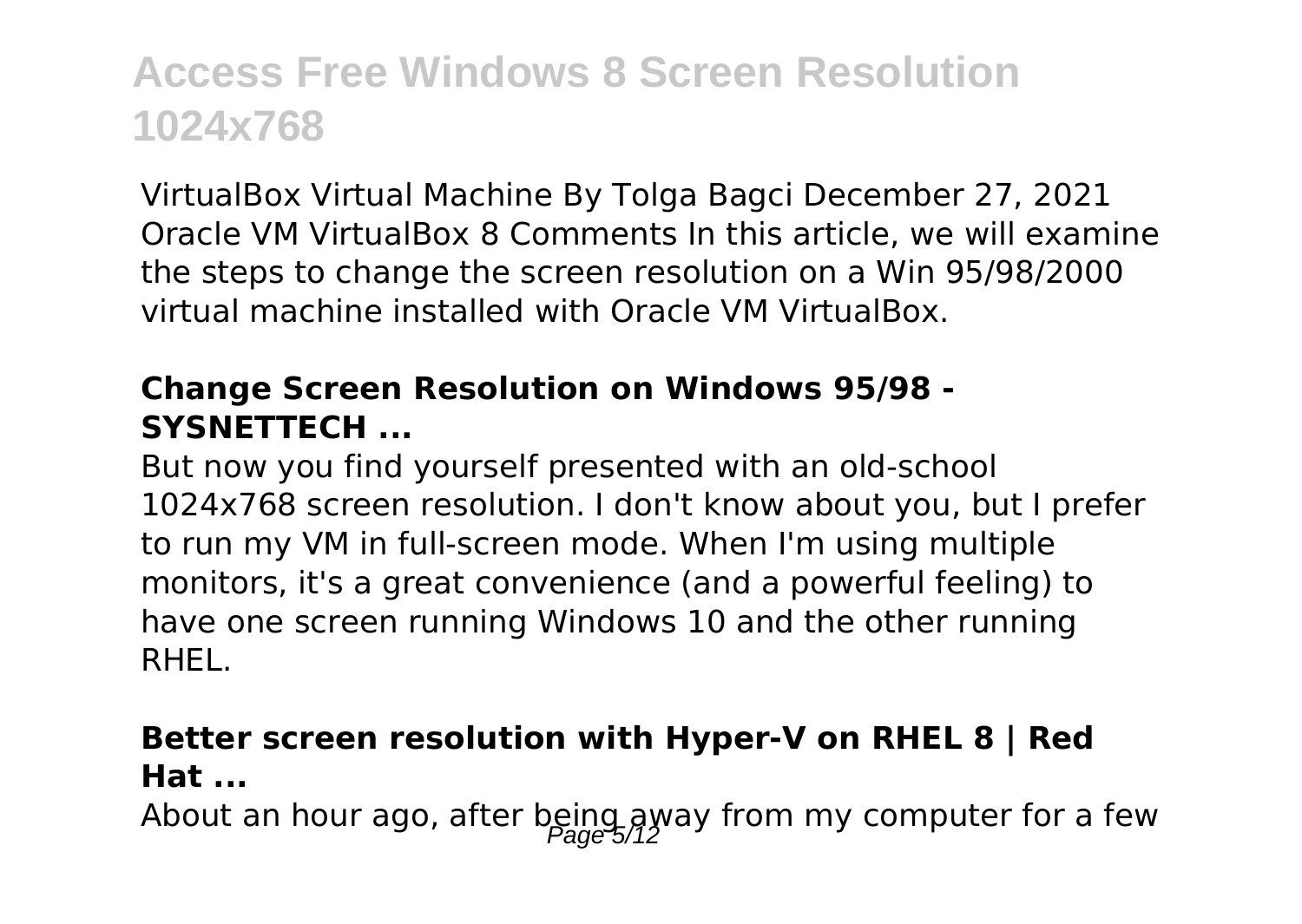minutes, I returned to find my screen blank. When I wiggled the mouse, the screen came back but my resolution was 1024x768. When I attempted to reset it to 1920x1080 the maximum option was 1280x960. I'm running Windows 10 Pro Build 10240.

### **No 1920x1080 resolution while using Windows 10 Solved**

**...**

Sample screenshots before and after resolution change. In the sample screenshots shown below, we have run sample tests where we open www.browserstack.com on Chrome 88 browser running in Windows 10 and take a screenshot:. Resolution - 1024x768

#### **Change screen resolution in Selenium tests | BrowserStack Docs**

In Windows 10, you can change the screen resolution individually for each display connected to your PC. However,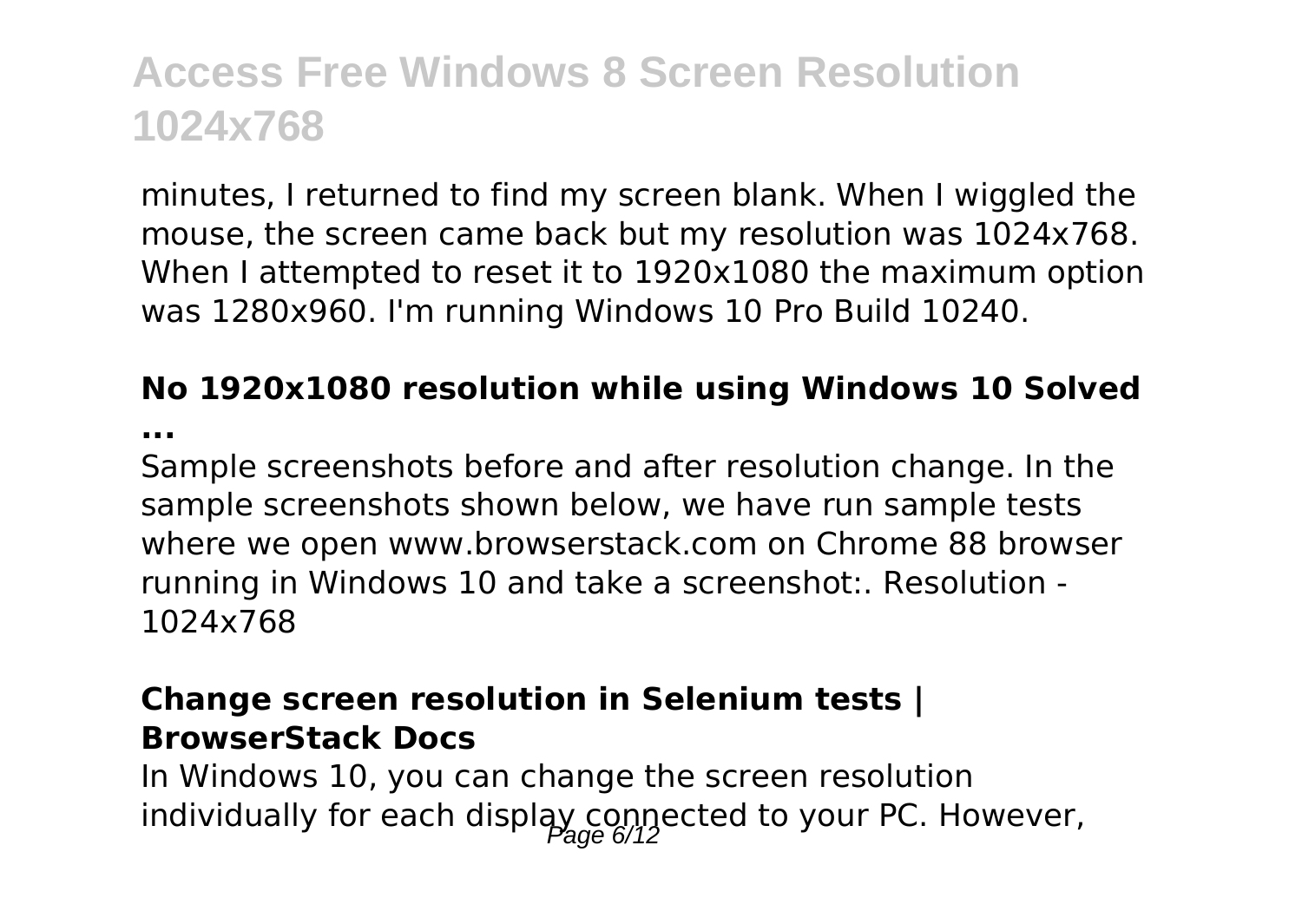please keep in mind that you need a screen resolution of at least 1024x768 to access the Microsoft Store and run Store apps. Also, changing the screen resolution will affect all users registered in the OS. It is a global option.

#### **Change Display Resolution in Windows 10 - Winaero**

If you go to Windows 10 display settings (right click the desktop and select Display settings in the context menu), you can increase the guest OS resolution, but you still have no ability to switch the full screen mode on. For example, in our case the resolution of the monitor is 1920x1080 and the maximum resolution in the Windows 10 guest ...

#### **How to make VirtualBox full screen for Windows, macOS and ...**

Changing the screen resolution in Hyper-V virtual machines running Linux OS turns to be a well known problem. Moreover,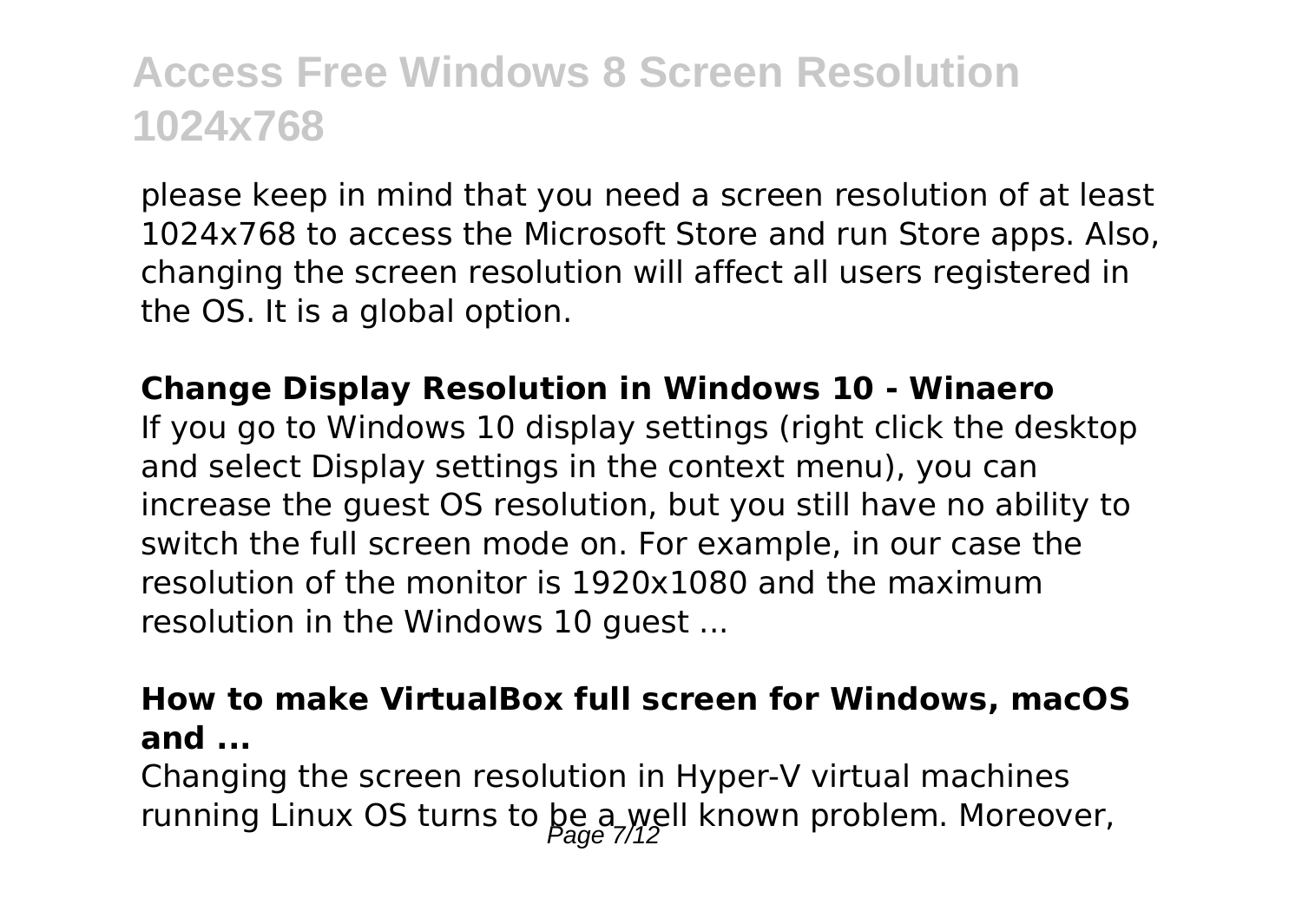depending on the guest OS, the solution is different. We've already demonstrated how to change the screen resolution in CentOS and Red Hat Hyper-V Virtual Machines in the following video ,

#### **Hyper-V: How to Change Screen Resolution in Ubuntu Virtual ...**

For retrieving the screen resolution, you're going to want to use the System.Windows.Forms.Screen class. The Screen.AllScreens property can be used to access a collection of all of the displays on the system, or you can use the Screen.PrimaryScreen property to access the primary display.. The Screen class has a property called Bounds, which you can use to determine the resolution of the ...

### **c# - Get and Set Screen Resolution - Stack Overflow** With TigerVNC Windows VNC client (viewer) auto resolution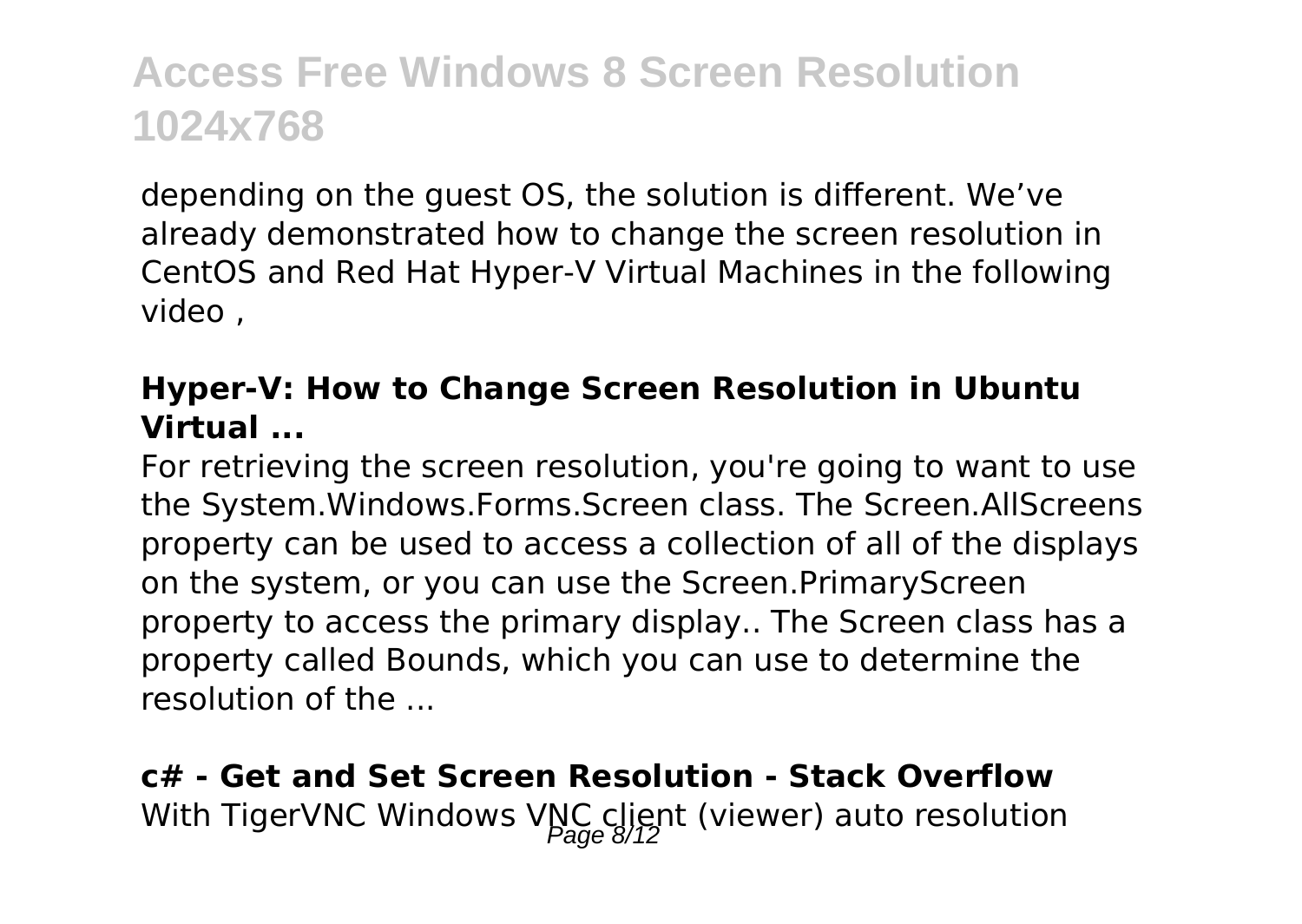works out of the box. No need to set anything anywhere, on the client or on the server. When you first connect to your server, the resolution is set to whatever is preset on the server side but you can easily change it just by resizing the client window; to any resolution, any crazy, non-standard, ad-hoc resolution you want.

**How to change screen resolution of VNC server without ...** Windows 8 also features a new start screen, Internet Explorer 10, native support for USB 3.0, a new Windows Defender that combats malware (instead of only spyware), ... To run Metrostyle apps, a screen resolution of 1024x768 or higher is required to run one app at a time, and a minimum resolution of 1366x768 is required to run two apps side-by ...

#### **Windows 8 | Microsoft Wiki | Fandom**

When using a window, change windowresolution=original to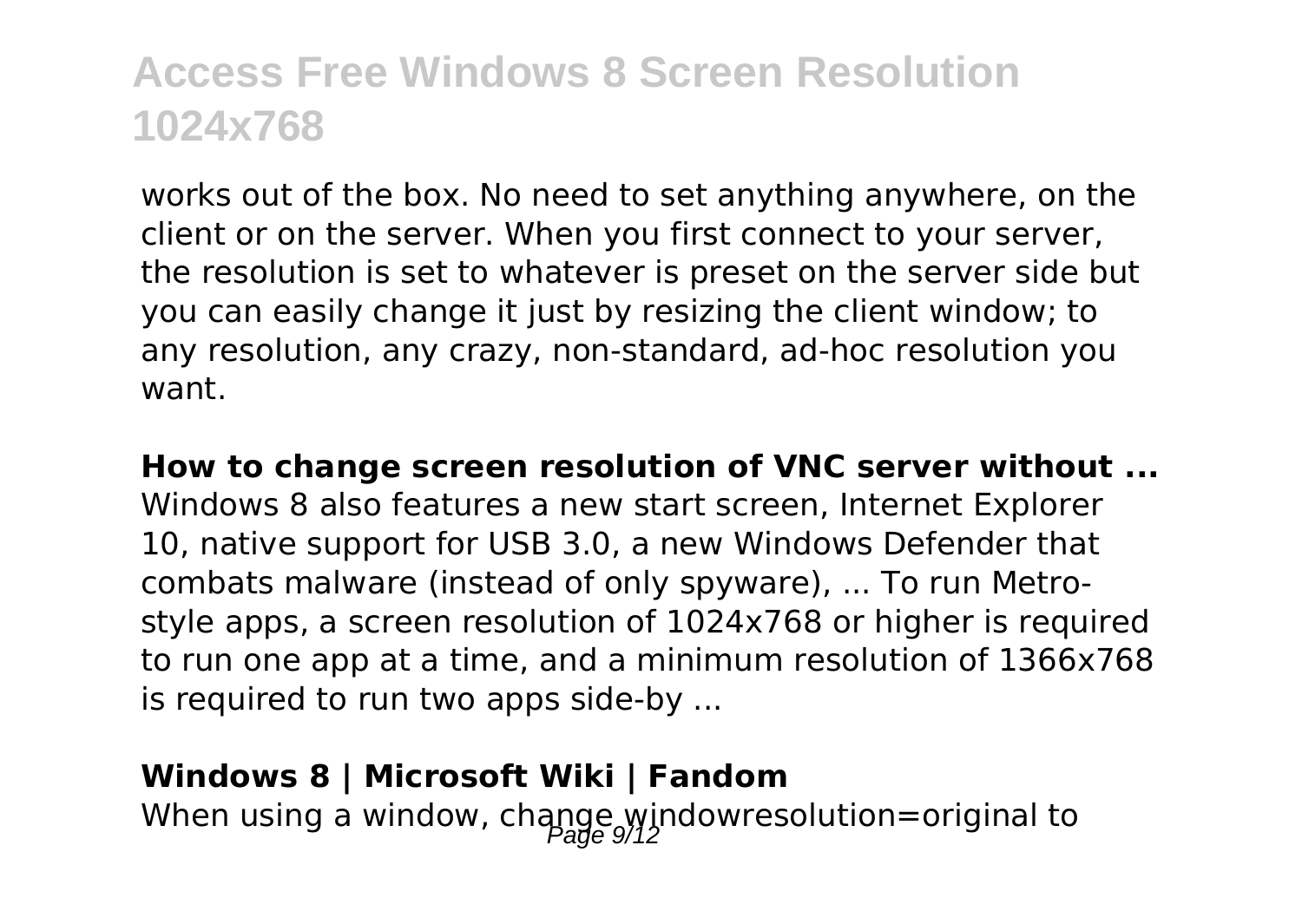windowresolution=1280x960 (or use 1024x768 for a smaller window). You can enter any resolution you want but remember that DOS games were made for screens with a 4:3 width/height aspect ratio.

#### **DOSBox resolution: full screen, window size, clear graphics**

Color Depth Statistics. Newer computers use 24 or 32 bits display hardware, and are able to display 16,777,216 different colors. Older computers use 16 bits display hardware, which gives a maximum of 65,536 different colors.

#### **Browser Display Statistics - W3Schools**

How do I reduce the screen display on Windows 10? I want to reduce the size of the screen display on Windows 10? It was the correct size. But it changed and I do not know how to undo what happened. ... then set your screen resolution, ie 1024x768 ect,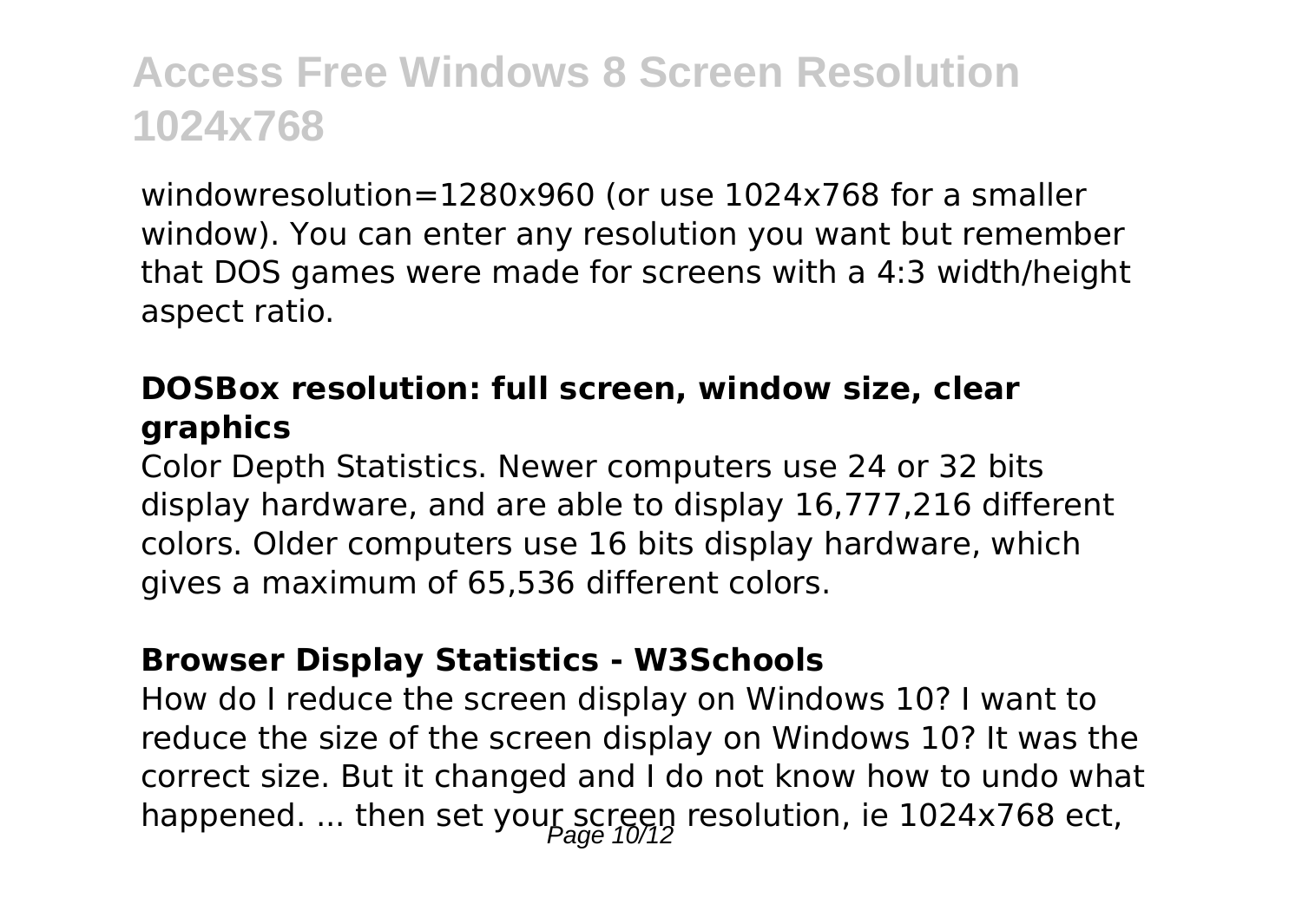save settings.

### **How do I reduce the screen display on Windows 10 ...**

When your PC restarts, and you go to change the resolution, you'll see options for 1024x768 and 1152x864 resolutions for your device, in addition to any previous resolutions. Changing the default screen resolution on your low-end device may make it look stretched out.

#### **How to Increase Your Netbook's Screen Resolution**

Both guest OSes have a maximum screen resolution of 1024x768. I would like to increase this to something like 1280x900 or 1440x900. The resolution of the host system is 1920x1080. This configuration appears to be a result of the installation detecting the resolution being reported by the virtual screen during installation.